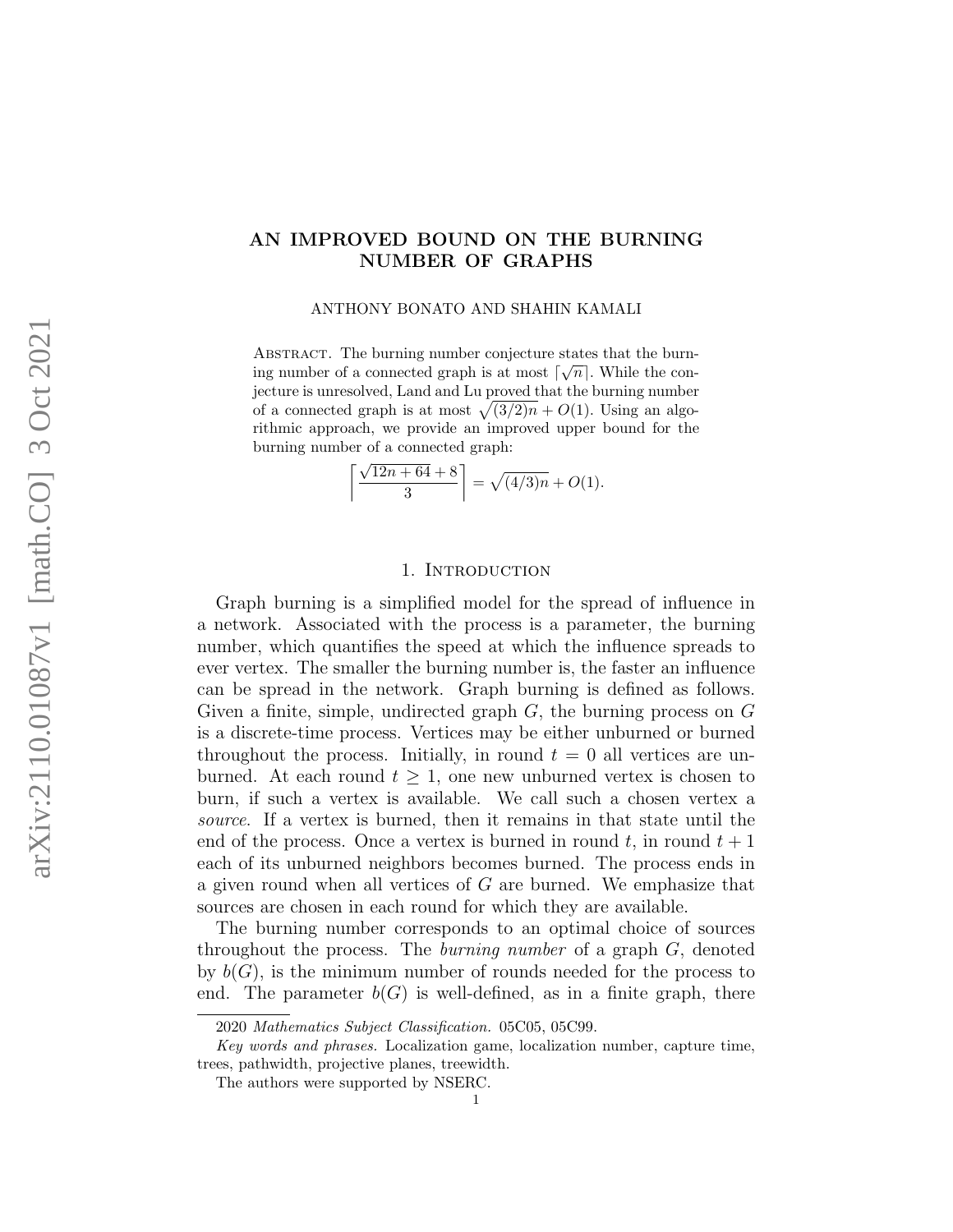# 2 A. BONATO AND S. KAMALI

are only finitely many choices for the sources. The sources that are chosen over time are referred to as a burning sequence; a shortest such sequence is called optimal. Hence, optimal burning sequences have length  $b(G)$ . Since graph burning was first introduced in [3, 4, 10], a number of results, conjectures, and algorithms have been emerged on the topic. See [2] for a recent survey of graph burning.

The Burning Number Conjecture (or BNC), which first appeared in [4], states that for a connected graph  $G$  of order  $n$ ,

$$
b(G) \le \lceil n^{1/2} \rceil.
$$

The BNC remains one of the most difficult problems on graph burning. If the BNC holds, then it is tight as paths of order  $n$  have burning number  $\lceil n^{1/2} \rceil$ . By the Tree Reduction Theorem (see [4]), the BNC holds if it holds for trees. Note that we require  $G$  to be connected here, as otherwise, the burning number can be as large as  $|V(G)|$ , as in the case for a graph with no edges.

The BNC has resisted attempts at its resolution, although various upper bounds on the burning number are known. In [1], it was proved that for every connected graph G of order n and every  $0 < \epsilon < 1$ ,

$$
b(G) \le \sqrt{\frac{32n}{19(1-\epsilon)}} + \sqrt{\frac{27}{19\epsilon}}
$$

and

$$
b(G) \le \sqrt{\frac{12n}{7}} + 3 \approx 1.309\sqrt{n} + 3.
$$

These bounds were improved in [8], who proved, up until this paper, the best known upper bound:

$$
b(G) \le \left\lceil \frac{\sqrt{24n + 33} - 3}{4} \right\rceil = \sqrt{(3/2)n} + O(1) \approx 1.2247\sqrt{n} + O(1).
$$

While the BNC is open for general graphs, it known to hold for a number of graph classes. A spider is a tree with at most one vertex of degree at least 3. A caterpillar is a tree where deleting all vertices of degree 1 leaves a path. As proven in [5], spiders satisfy the conjecture. As proven in [9] and independently in [6], caterpillars satisfy the conjecture. In [7], it was proven that any graph with minimum degree  $\delta > 23$  satisfy the conjecture. Although this result encompasses a large class of graphs, it omits the class of trees.

In the present paper, we provide an improved upper bound

$$
b(G) \le \left\lceil \frac{\sqrt{12n + 64} + 8}{3} \right\rceil = \sqrt{(4/3)n} + O(1) \approx 1.1547\sqrt{n} + O(1).
$$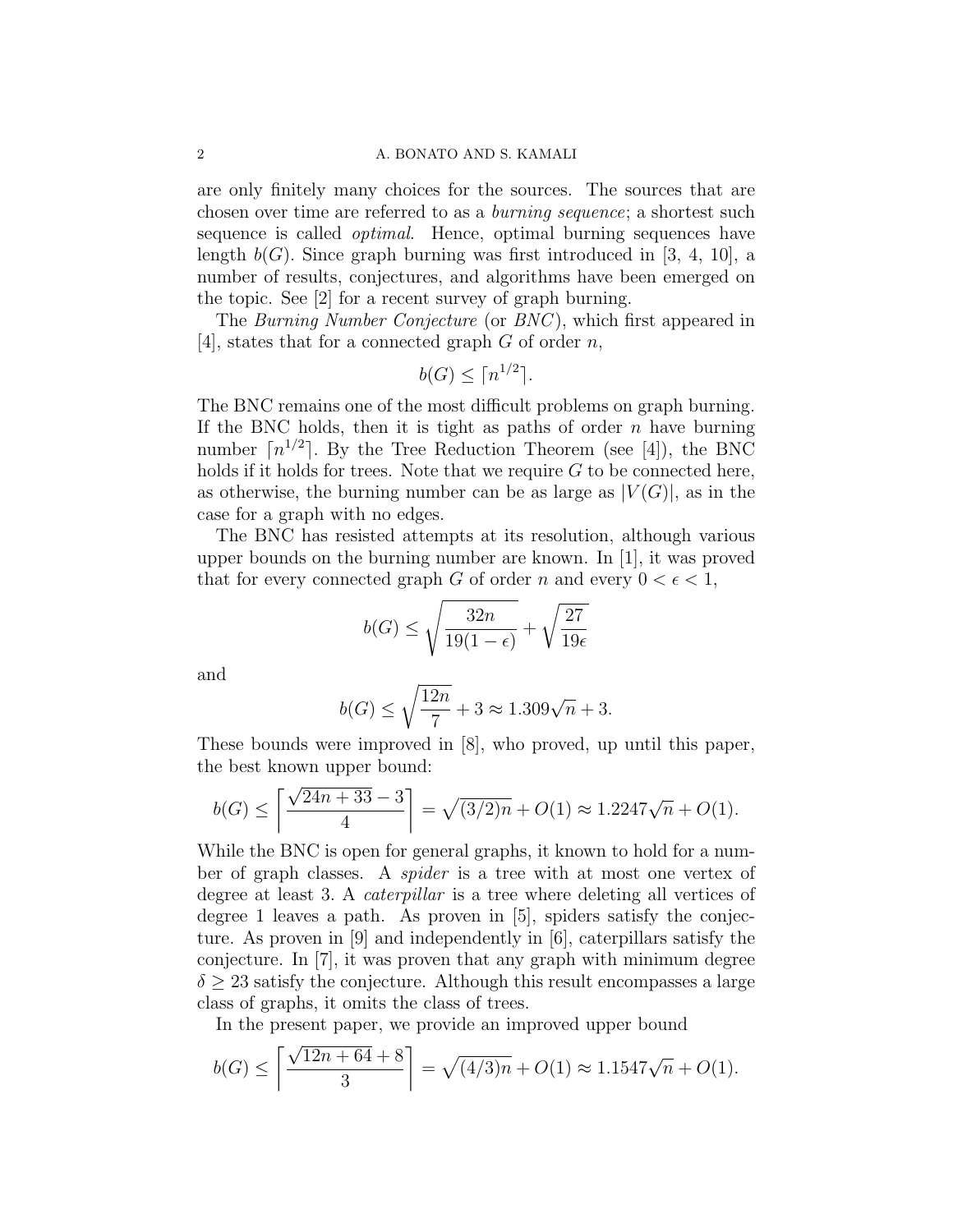See Theorem 2.2 and Corollary 2.3. The results in the present paper provides the best known upper bound on the burning number.

All graphs we consider are simple, finite, and undirected. The distance between vertices u and v is denoted by  $d(u, v)$ . If G is a graph and u is a vertex of G, then the *eccentricity* of u is defined as  $\max\{d(u, v):$  $v \in V(G)$ . The *radius* of G is the minimum eccentricity over the set of all vertices in  $G$ . The subgraph of  $G$  obtained by removing a subset S from  $V(G)$  is denoted  $G-S$ . When S contains a single vertex or edge, say x, we write  $G - x$ . For background on graph theory, see [11].

# 2. Improved upper bound

We introduce an algorithmic proof to show any connected graph G of order *n* can be burned within  $\sqrt{4n/3} + O(1)$  rounds. Our algorithm fixes an arbitrary spanning tree T of G and burns T in  $\sqrt{4n/3} + O(1)$ rounds. By the time  $T$  is burned, all vertices of  $G$  are also burned.

Given a tree T, a burning sequence of T of length k is equivalent to partitioning T into k (possibly empty) trees  $T_{k-1}, T_{k-2}, \ldots, T_0$ , where  $T_j$  is formed by vertices burned by the  $(k - j)$ th source; see [4]. That is,  $T_j$  has radius of at most j and can be burned by the fire started at the  $(k - j)$ th source.

Assume we are given a set  $R = \{k-1, k-2, \ldots, 0\}$  of radii, and we want to decide whether it is possible to partition an input tree  $T$  of order  $n$  to subtrees with distinct radii that are bounded by elements of R. One elementary approach works by repeatedly extracting trees from  $T$  and updating  $R$  in the following manner.

- (1) Select an arbitrary vertex of  $T$  as the root and let the  $u$  be the vertex at the deepest level of the rooted tree.
- (2) Select the largest value  $r \in R$ , and let  $T_r$  be the subtree of T rooted at the rth ancestor of  $u$  (or the entire  $T$  if such ancestor does not exist).
- (3) Set  $T = T T_r$  and  $R = R r$  and repeat the same process until  $T$  becomes empty.

Note that  $T_r$  has radius at most r; that is,  $T_r$  can be covered by a ball of radius r. Given that  $T_r$  has order at least  $r+1$ , the total order of all trees after k iterations of steps (1-3) will be at least  $k+(k-1)+\cdots+1=$  $k(k+1)/2$ . Therefore, as long as  $k \geq$  $\frac{\sqrt{8n+1}+1}{2}$  = √  $2n + O(1)$ , the extracted trees cover  $T$ , and we derive a burning sequence of length  $k$ . In the  $(k - j)$ th iteration of the above algorithm, a tree of radius at most  $r = j$  and of order at least  $j + 1$  is extracted. The value of j is initially  $k-1$  and is decremented in each iteration of the algorithm.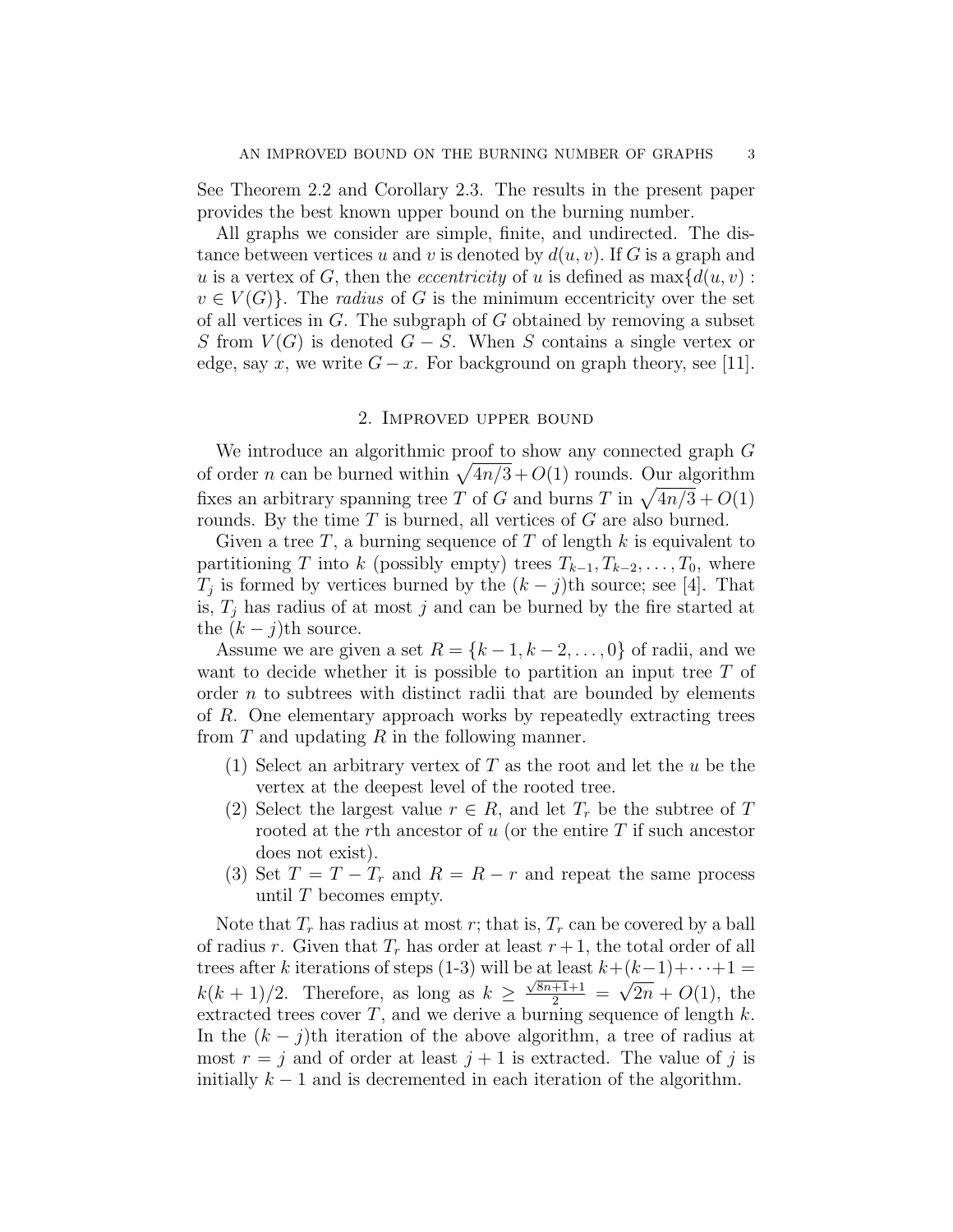## 4 A. BONATO AND S. KAMALI

Our algorithm is built around analogous ideas as described in the previous paragraph, except that in its  $(k - j)$ th iteration, a tree  $T^*$ of radius  $r^* \leq j$  and of order at least  $r^* + |j/2|-3$  is extracted. As before, j is initially  $k - 1$  and is decremented in each iteration of the algorithm. The extra  $|j/2|-3$  vertices that are burned in the  $(k-j)$ th iteration ensure a faster completion of the burning process compared to the elementary scheme described above.

Before proving the main result, we need the following lemma.

**Lemma 2.1.** Given any value  $\beta \in (0,1)$  and a set R of distinct nonnegative integers  $r_1 < r_2 < \ldots < r_j$ , there exists an  $r^* \in R$  such that

$$
(1 - \beta)j \le r^* \le r_j - \beta j + 3.
$$

*Proof.* There are at most  $\lfloor j - \beta j \rfloor + 1$  members of R that are smaller than  $j - \beta j$ , and at most  $\lfloor \beta j \rfloor - 2$  members of R that are larger than  $r_j-\beta j+3$ . In total, at most  $(\lfloor j-\beta j\rfloor + 1)+(\lfloor \beta j\rfloor - 2) \leq j-1$  members of  $R$  are outside of the desired range, and at least one member of  $i$  is inside the range.

For example, when  $\beta = 0.4$  and  $R = \{0, 1, \ldots, 9\}$ , we have  $j = 10$ ,  $r_j = 9$ , which gives  $j - \beta j = 6$ , and  $r_j - \beta j + 3 = 8$ . The desired range has three members:  $r^* \in \{6, 7, 8\}.$ 

We now come to our main result.

**Theorem 2.2.** If  $T$  is a tree of order n, then

$$
b(T) \le \left\lceil \frac{\sqrt{12n + 64} + 8}{3} \right\rceil = \sqrt{4n/3} + O(1).
$$

*Proof.* Throughout, we assume  $T$  is rooted at an arbitrary vertex. Let R be the set of radii that is initially  $\{0, 1, \ldots, k-1\}$ . Let j be an integer that iterates from  $k - 1$  to 0.

At each iteration j, we select a radius  $r^* \in R$  and also a vertex  $p \in V(T)$  so that the following two conditions hold for the tree  $T_p$ rooted at p.

Condition I: The radius of  $T_p$  is at most  $r^*$ . Condition II:  $|V(T_p)| \geq r^* + \lfloor j/2 \rfloor - 3$ .

At the end of iteration j, we update R to  $R - \{r^*\}$  and T to  $T - T_p$ and repeat the same process in the next iteration. Assume we are in the beginning of the  $(k - j)$ th iteration of the algorithm. Suppose  $R = \{r_1, r_2, \ldots, r_j\}$  at the beginning of the iteration, where  $r_1 < r_2$  $\ldots < r_j$ .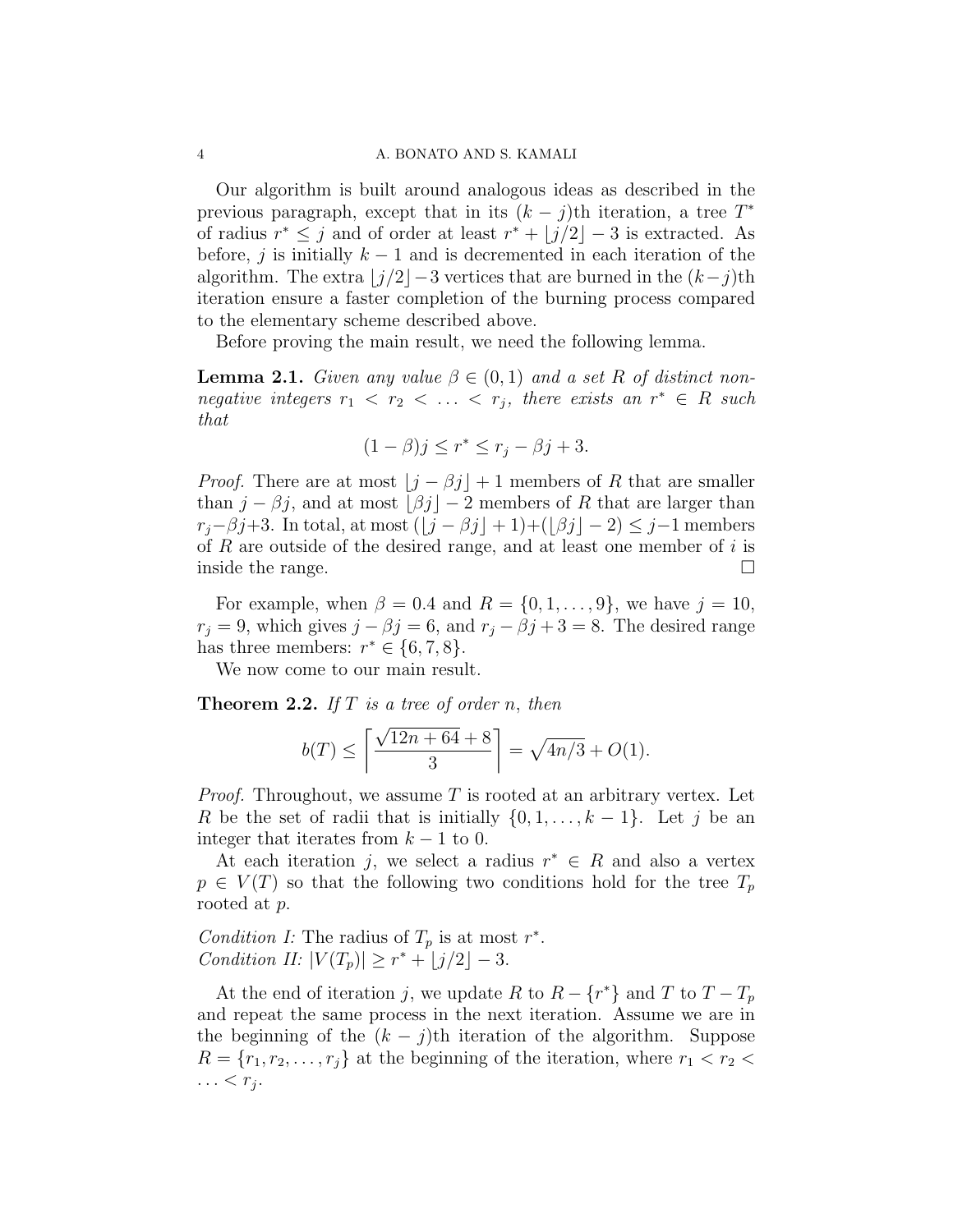We will show that it is possible select  $r^* \in R$  and  $p \in V(T)$  so that the above two conditions hold. Let  $u$  be the deepest vertex in  $T$ , and v be the ancestor of u at distance  $r_j$  of u. Consider the subtree of T rooted at  $v$ , denoted by  $T_v$ . We consider the following cases.

**Case 1.** Suppose  $|V(T_v)| \ge r_j + \lfloor j/2 \rfloor$ . In this case, we let  $p = v$ and  $r^* = r_j$ . Note that  $T_p$  (which is  $T_v$ ) has radius at most  $r_j = r^*$ (because u is the deepest vertex) and Condition 1 holds. Further, by the assumption of this case, we have  $|V(T_p)| = |V(T_v)| \ge r_j + |j/2|$ , and Condition II also holds. Case 1 follows.

**Case 2.** Suppose  $|V(T_v)| < r_j + \lfloor j/2 \rfloor$ . Therefore, the order of  $T_v$ is  $r_j + cj$  for some  $c < 1/2$ . By the definition of v, there are  $r_j + 1$ vertices on the path  $P_{uv}$  between u and v. This implies that less than cj vertices of  $T_v$  are not located on  $P_{uv}$ .

We apply Lemma 2.1 with  $\beta = 1/2 - c$  to select  $r^* \in R$  such that

$$
(1/2 + c)j \le r^* \le r_j - (1/2 - c)j + 3. \tag{1}
$$

To choose p, we consider the following subcases depending on the value of  $r^*$ .

**Subcase 2.a.** Suppose that  $r^* > r_j - j/2$ .

In this case, we again let  $p = v$ . The diameter of  $T_p$  is at most

$$
r_j + cj < (r^* + j/2) + cj \le 2r^*.
$$

The last inequality follows from the lower bound for  $r^*$  in (1). Given that the diameter of  $T_p$  is at most  $2r^*$ , its radius is at most  $r^*$  and Condition I holds. The order of  $T_p$  is

$$
r_j + cj \ge (r^* + (1/2 - c)j - 3) + cj = r^* + j/2 - 3,
$$

and Condition 2 also holds. The first inequality follows from the upper bound for  $r^*$  in (1). Subcase 2.a follows.

**Subcase 2.b.** Suppose that  $r^* \leq r_j - j/2$ .

We let p to be the hth ancestor of u, where  $h = r^* + j/2$ . Given that  $r^* + j/2 \leq r_j$ , we know that  $p \in T_v$ . We have that  $T_p$  has order at least  $r^* + j/2$  and Condition II holds. We will show that  $T_p$  has diameter at most  $2r^*$ . Let  $(x, y)$  be the furthest pair of vertices in  $T_p$  and a and b be the least common ancestors of  $(x, u)$  and  $(y, u)$ , respectively. Without loss of generality, we assume the height of a is no larger than that of b. See Figure 1.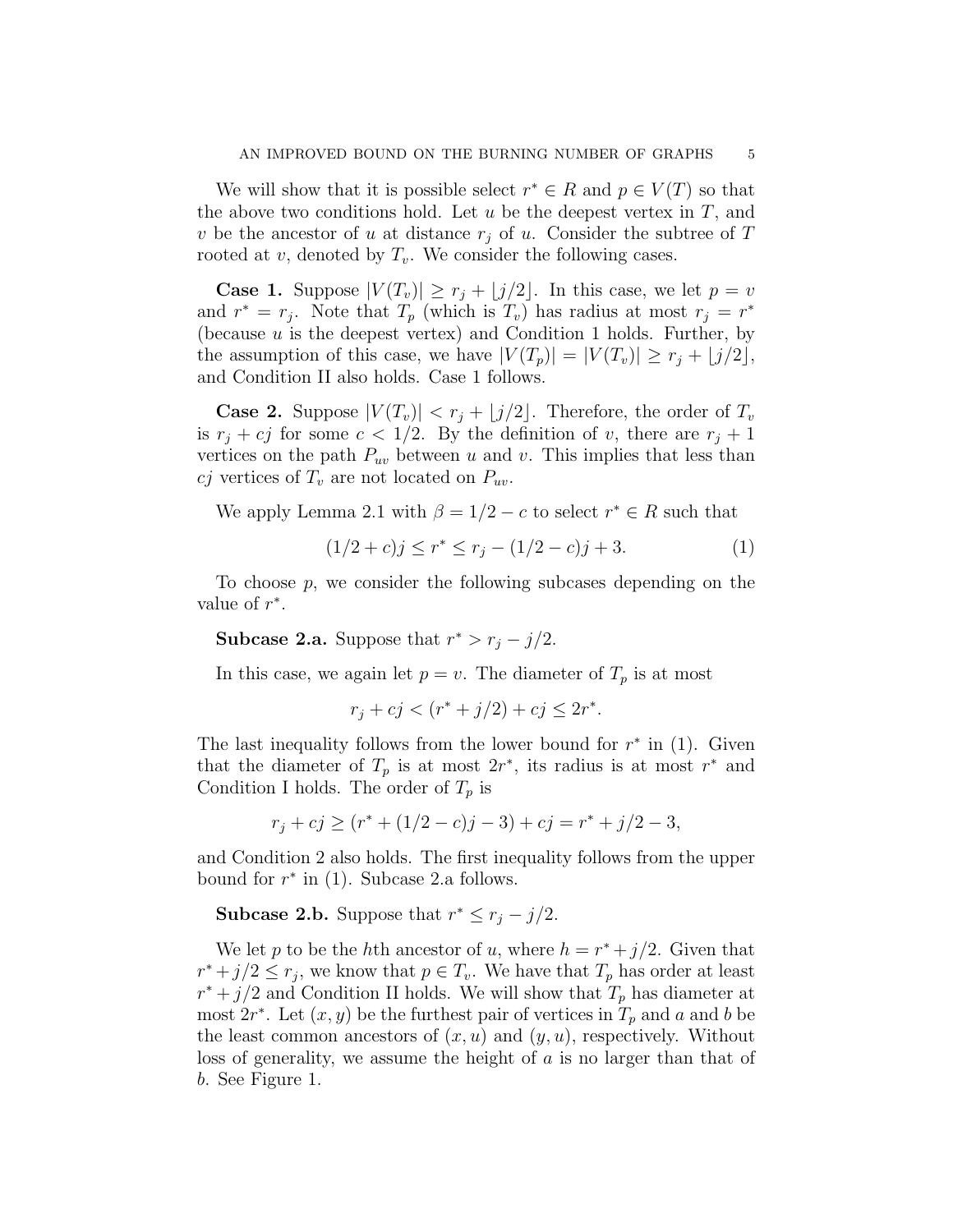

FIGURE 1. The subtree rooted at  $p$ .

We then have the following:

$$
d(x, y) \leq d(x, a) + d(a, b) + d(b, y)
$$
  
\n
$$
\leq d(u, a) + d(a, b) + d(b, y)
$$
  
\n
$$
= d(u, b) + d(b, y)
$$
  
\n
$$
\leq h + d(b, y)
$$
  
\n
$$
\leq h + cj
$$
  
\n
$$
= r^* + j/2 + cj
$$
  
\n
$$
\leq 2r^*.
$$

The first inequality follows by the triangle inequality, the second follows since u is the deepest vertex, the third inequality follows as  $b \in V(T_p)$ has height  $h$ , the fourth inequality follows since less than  $c_j$  vertices in  $T_v$  are not in  $P_{uv}$ , and the final inequality follows by (1). The first equality follows since  $a$  and  $b$  are ancestors of  $u$ , and the second inequality follows by the definition of h.

We have established that the diameter of  $T_p$  is at most  $2r^*$ . Hence, the radius of  $T_p$  is at most  $r^*$  and Condition I also holds. Subcase 2.b follows.

We have therefore shown that, for a tree  $T$  and any set of radii  $R$ , it is always possible to extract a subtree  $T_p$  of T with radius at most  $r^* \in R$  and of order at least  $r^* + |j/2|-3$ . Recall that R is initially  $\{0, 1, \ldots, k-1\}$ , and j iterates from  $k-1$  to 0. Therefore, after k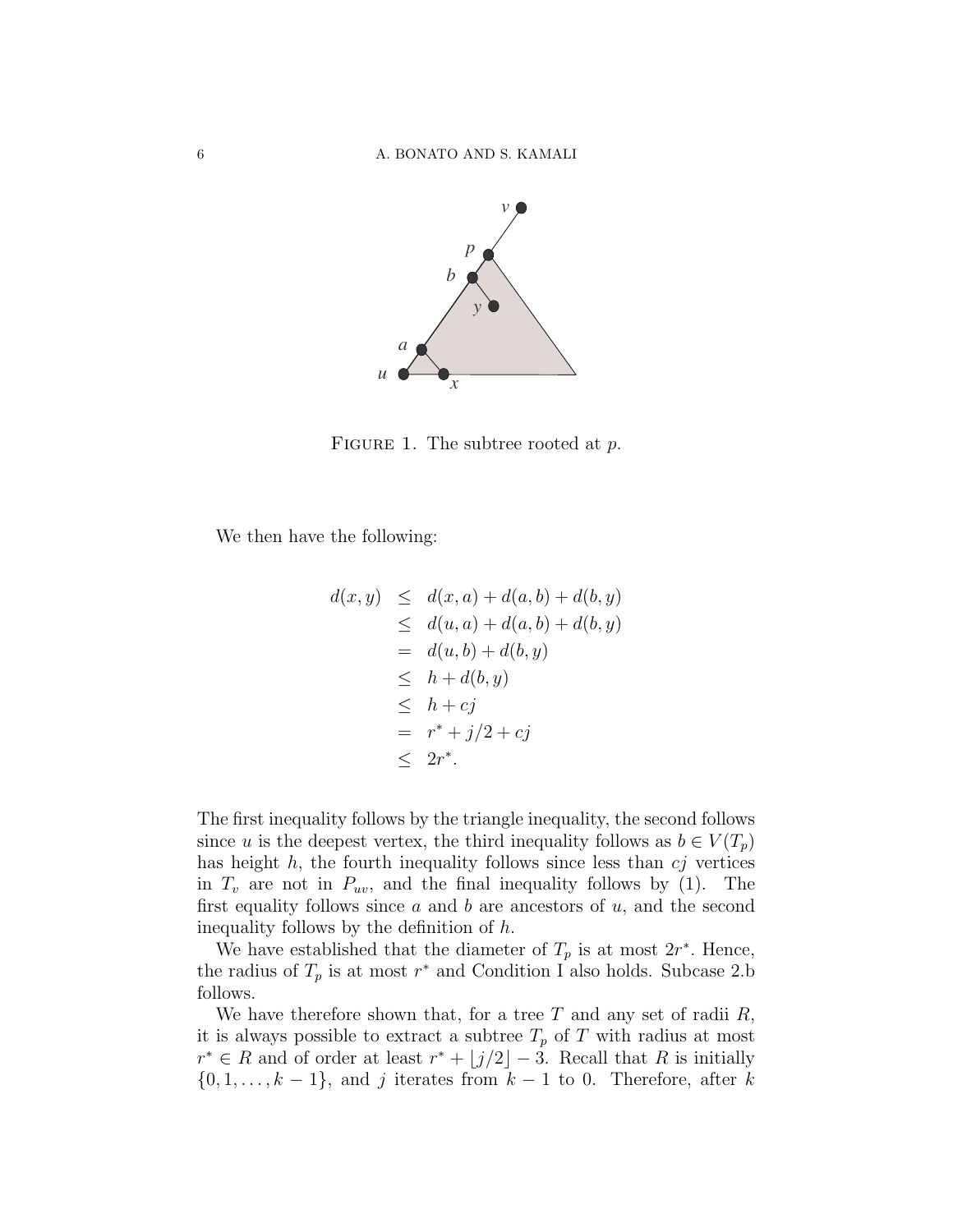iterations, the number of vertices in all extracted trees will be at least:

$$
\sum_{p} |V(T_p)| \geq \sum_{r^* \in R} r^* + \sum_{j=0}^{k-1} (|j/2| - 3)
$$
  
= 
$$
\sum_{i=1}^{k-1} i + \sum_{j=1}^{k-1} |j/2| - 3k
$$
  

$$
\geq \sum_{i=1}^{k-1} i + \sum_{j=1}^{k-1} j/2 - k/4 - 3k
$$
  

$$
\geq \frac{k(k-1)}{2} + \frac{k(k-1)}{4} - 13k/4
$$
  
= 
$$
\frac{3k^2 - 16k}{4}.
$$

In the third line, when we remove the floors, at most  $k/2$  terms are impacted and each become smaller by 1/2. Hence, in total, removing floors makes the sum larger by at most  $k/4$ .

As long as  $n \leq \frac{3k^2-16k}{4}$  $\frac{-16k}{4}$ , or equivalently,  $k \geq \lceil 2 \rceil$  $\sqrt{12n+64}+8$  $\frac{+64+8}{3}$ , our algorithm partitions  $T$  into subtrees with radii that are bounded by distinct values from  $R = \{0, 1, \ldots, k-1\}$ . A tree whose radii is bounded by  $r \in R$  is then burned with the  $(k-r)$ th source, and the burning process finishes within k rounds.  $\square$ 

The burning number of a connected graph G equals the burning number of a spanning tree of  $G$ ; see [4]. Hence, we derive the following corollary, which establishes the best known bound on the burning number of a connected graph.

**Corollary 2.3.** If G is a connected graph of order n, then

$$
b(G) \le \left\lceil \frac{\sqrt{12n + 64} + 8}{3} \right\rceil = \sqrt{4n/3} + O(1).
$$

#### **REFERENCES**

- [1] S. Bessy, A. Bonato, J. Janssen, D. Rautenbach, and E. Roshanbin, Bounds on the burning number, Discrete Applied Mathematics 235 (2018) 16–22.
- [2] A. Bonato, A survey of graph burning, Contributions to Discrete Mathematics 16 (2021) 185–197.
- [3] A. Bonato, J. Janssen, and E. Roshanbin, Burning a graph as a model of social contagion, Proceedings of WAW'14, 2014.
- [4] A. Bonato, J. Janssen, and E. Roshanbin, How to burn a graph, Internet Mathematics 1-2 (2016) 85–100.
- [5] A. Bonato and T. Lidbetter, Bounds on the burning numbers of spiders and path-forests, Theoret. Comput. Sci. 794 (2019) 12–19.